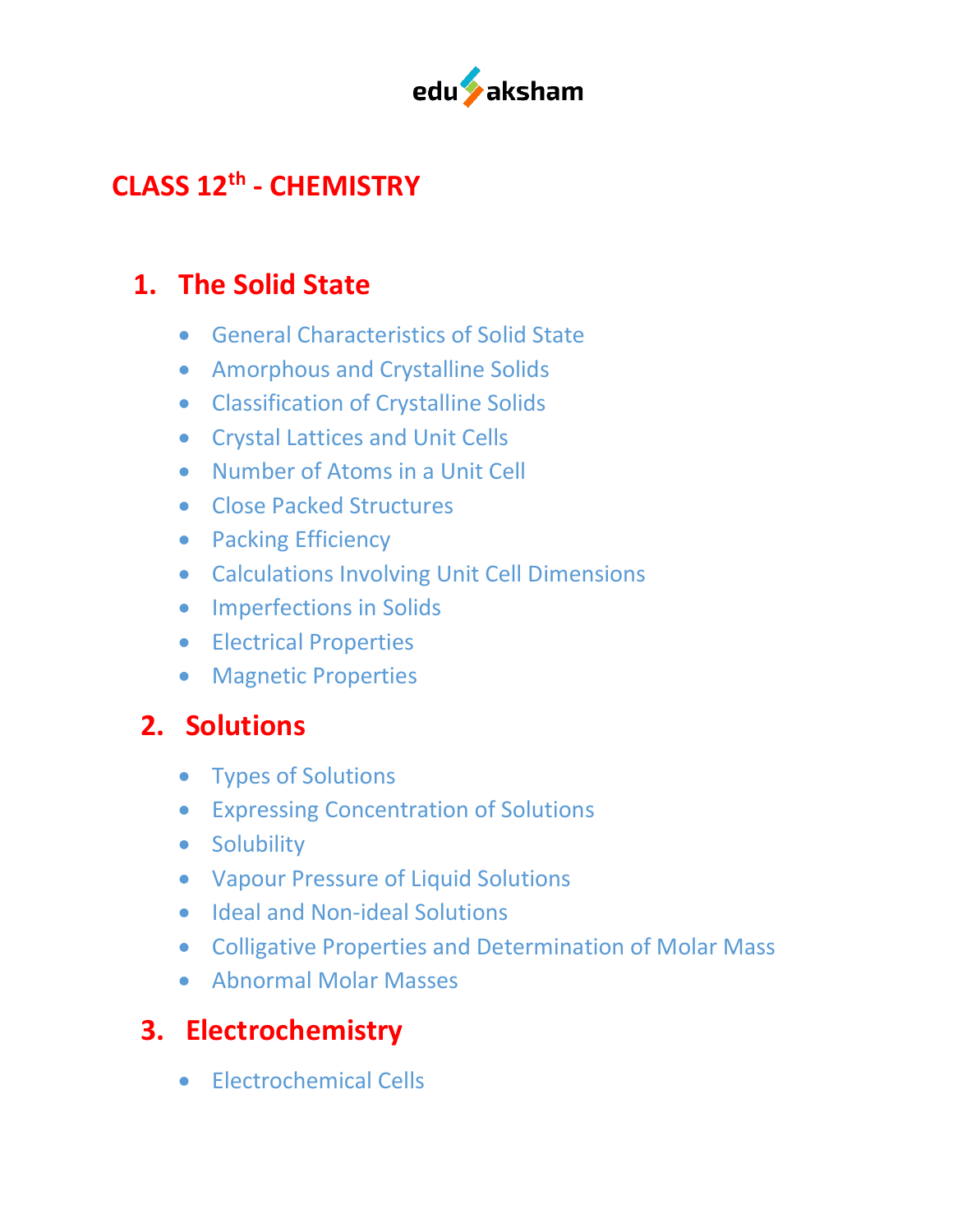- Galvanic Cells
- Nernst Equation
- Conductance of Electrolytic Solutions
- Electrolytic Cells and Electrolysis
- Batteries
- Fuel Cells
- Corrosion

### **4. Chemical Kinetics**

- Rate of a Chemical Reaction
- Factors Influencing Rate of a Reaction
- Integrated Rate Equations
- Temperature Dependence of the Rate of a Reaction
- Collision Theory of Chemical Reactions

## **5. Surface Chemistry**

- Adsorption
- Catalysis
- Colloids
- Classification of Colloids
- Emulsions
- Colloids Around Us

# **6. General Principles and Processes of Isolation of Elements**

- Occurrence of Metals
- Concentration of Ores
- Extraction of Crude Metal from Concentrated Ore
- Thermodynamic Principles of Metallurgy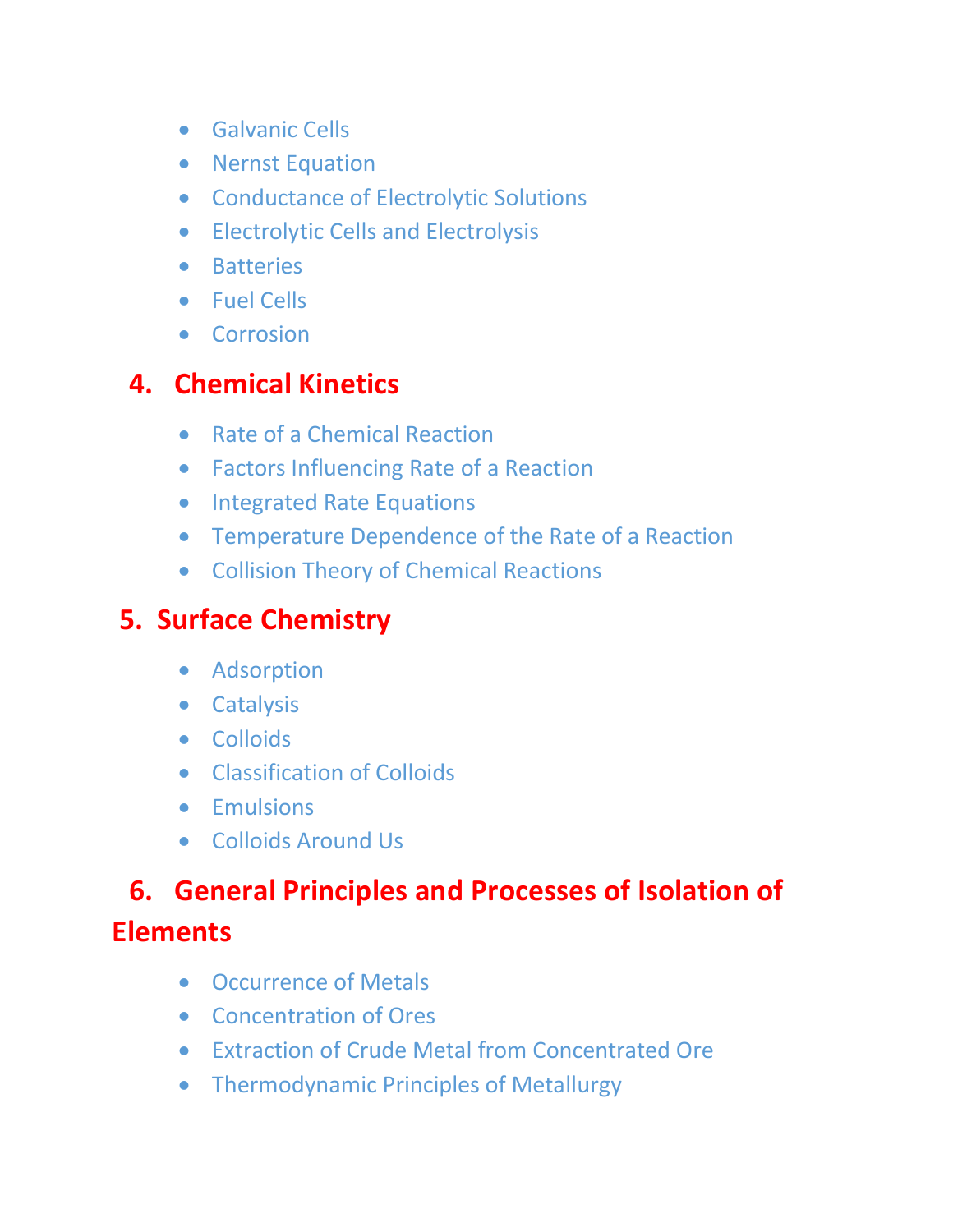- Electrochemical Principles of Metallurgy
- Oxidation Reduction
- Refining
- Uses of Aluminium, Copper, Zinc and Iron

### **7. The p-Block Elements**

- Group 15 Elements
- Dinitrogen
- Ammonia
- Oxides of Nitrogen
- Nitric Acid
- Phosphorus Allotropic Forms
- Phosphine
- Phosphorus Halides
- Oxoacids of Phosphorus
- Group 16 Elements
- Dioxygen
- Simple Oxides
- Ozone
- Sulphur Allotropic Forms
- Sulphur Dioxide
- Oxoacids of Sulphur
- Sulphuric Acid
- Group 17 Elements
- Chlorine
- Hydrogen Chloride
- Oxoacids of Halogens
- Interhalogen Compounds
- Group 18 Elements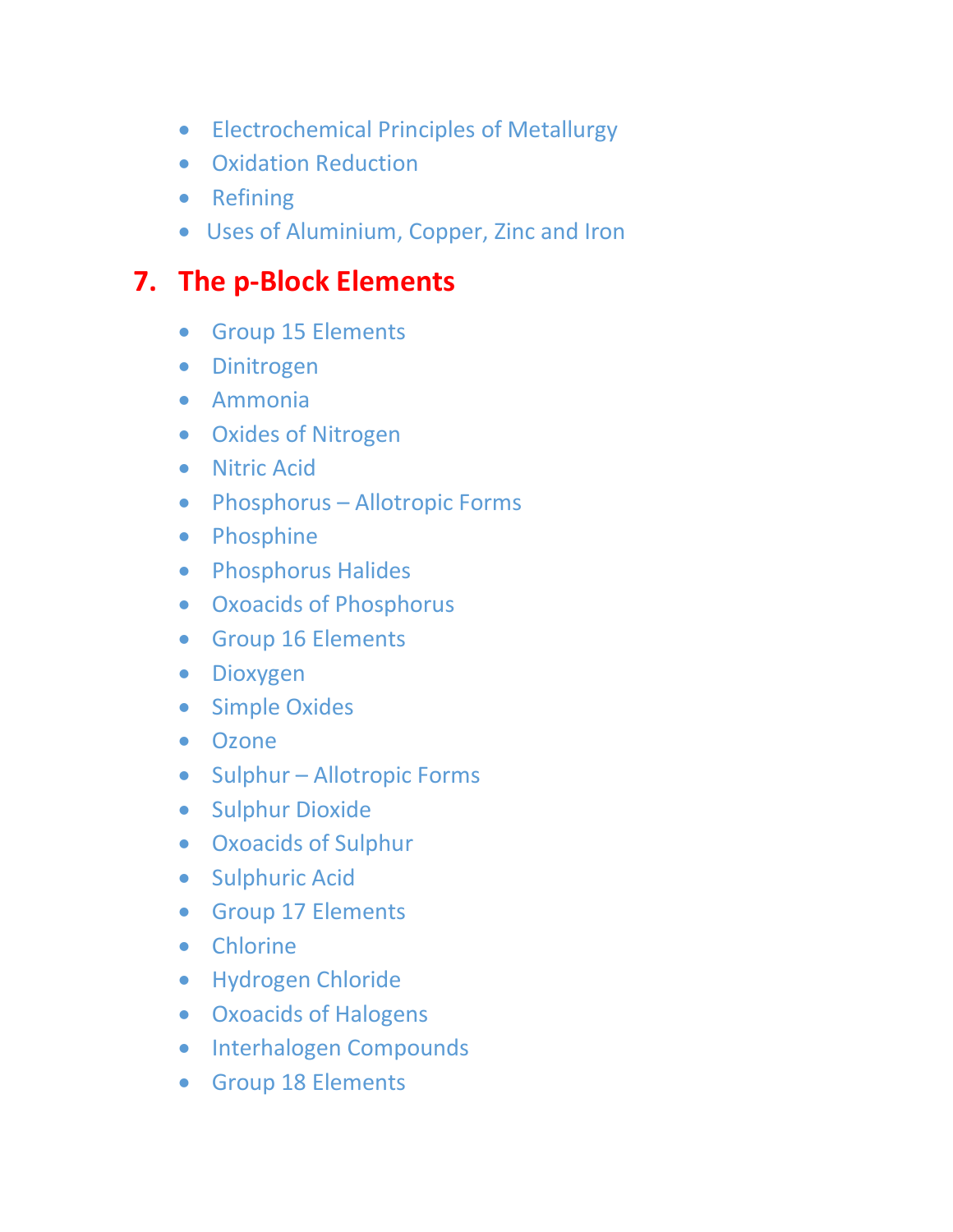#### **8. The d-and f-Block Elements**

- Position in the Periodic Table
- Electronic Configurations of the d-Block Elements
- General Properties of the Transition Elements (d-Block)
- Some Important Compounds of Transition Elements
- The Lanthanoids
- The Actinoids
- Some Applications of d- and f-Block Elements

#### **9. Coordination Compounds**

- Werner's Theory of Coordination Compounds
- Definitions of Some Important Terms Pertaining to
- Coordination Compounds
- Nomenclature of Coordination Compounds
- Isomerism in Coordination Compounds
- Bonding in Coordination Compounds
- Bonding in Metal Carbonyls
- Importance and Applications of Coordination
- Compounds

#### **10. Haloalkanes and Haloarenes**

- Classification
- Nomenclature
- Nature of C–X Bond
- Methods of Preparation of Haloalkanes
- Preparation of Haloarenes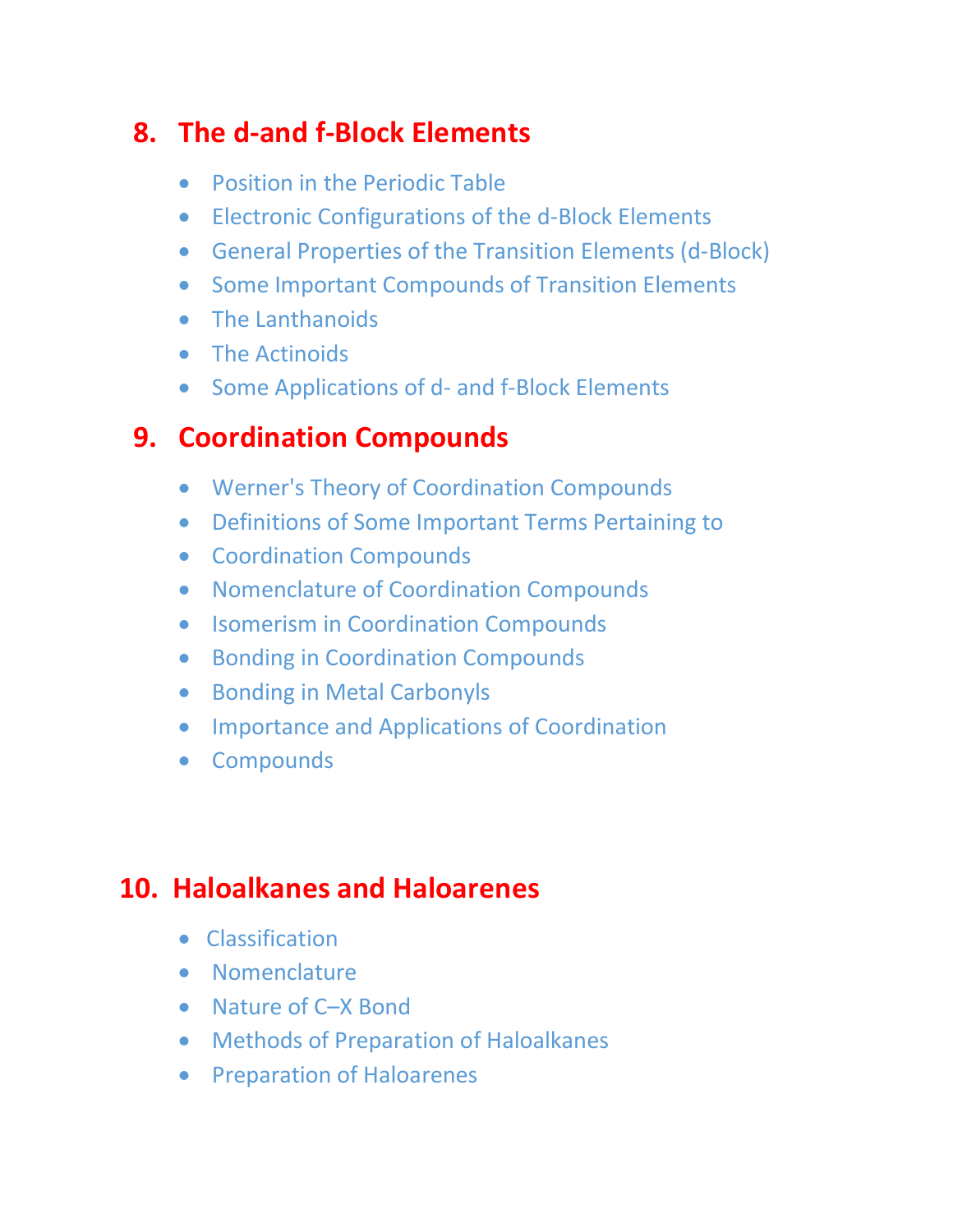- Physical Properties
- Chemical Reactions

#### **11. Alcohols, Phenols and Ethers**

- Classification
- Nomenclature
- Structures of Functional Groups
- Alcohols and Phenols
- Some Commercially Important Alcohols
- Ethers

### **12. Aldehydes, Ketones and Carboxylic Acids**

- Nomenclature and Structure of Carbonyl Group
- Preparation of Aldehydes and Ketones
- Physical Properties
- Chemical Reactions
- Uses of Aldehydes and Ketones
- Nomenclature and Structure of Carboxyl Group
- Methods of Preparation of Carboxylic Acids
- Physical Properties
- Chemical Reactions
- Uses of Carboxylic Acids

### **13. Amines**

- Structure of Amines
- Classification
- Nomenclature
- Preparation of Amines
- Physical Properties